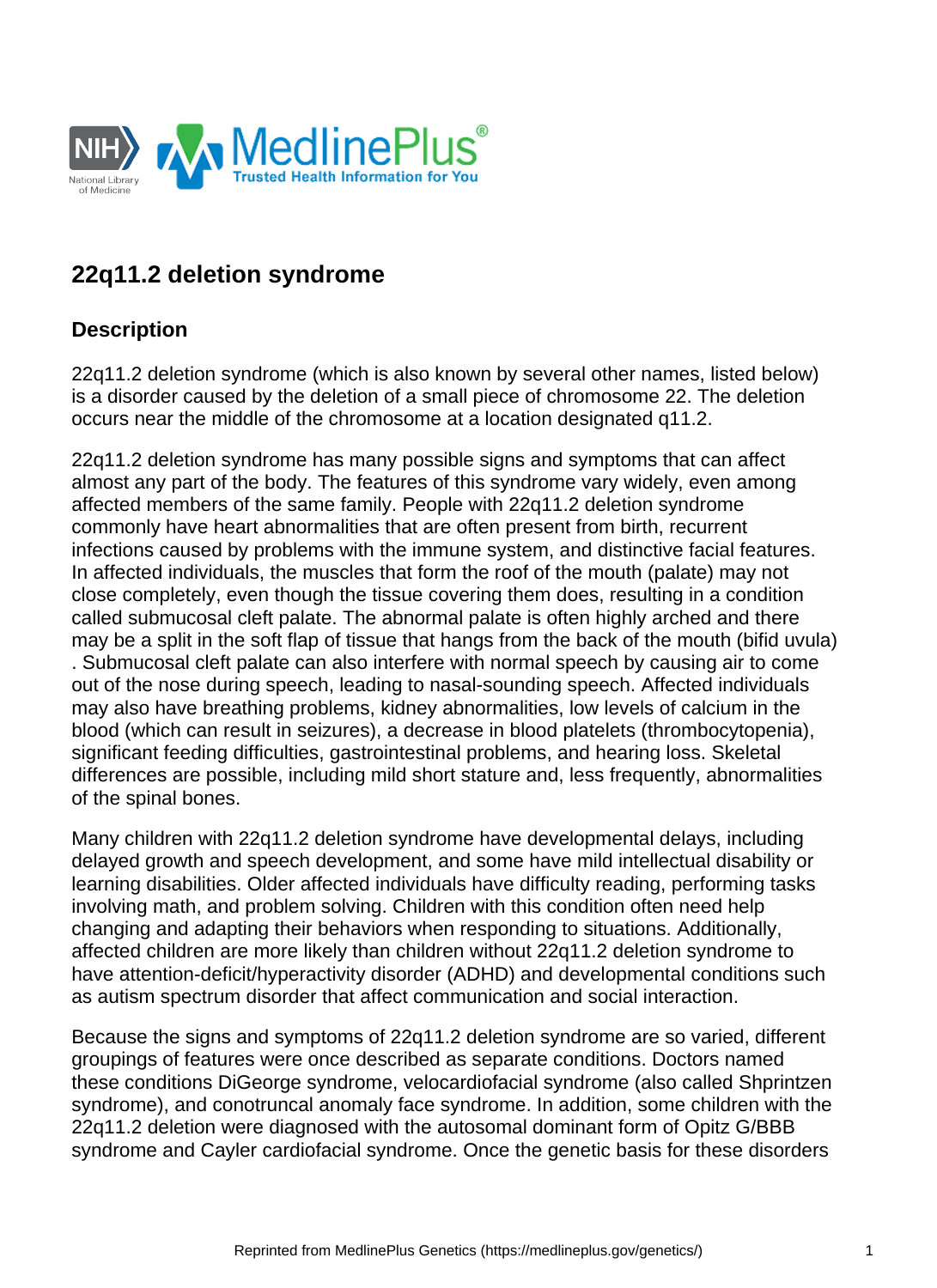was identified, doctors determined that they were all part of a single syndrome with many possible signs and symptoms. To avoid confusion, this condition is usually called 22q11.2 deletion syndrome, a description based on its underlying genetic cause.

# **Frequency**

22q11.2 deletion syndrome affects an estimated 1 in 4,000 people. However, the condition may actually be more common than this estimate because doctors and researchers suspect it is underdiagnosed due to its variable features. The condition may not be identified in people with mild signs and symptoms, or it may be mistaken for other disorders with overlapping features.

# **Causes**

Most people with 22q11.2 deletion syndrome are missing a sequence of about 3 million DNA building blocks (base pairs) on one copy of [chromosome 22](https://medlineplus.gov/genetics/chromosome/22/) in each cell. This region contains 30 to 40 genes, many of which have not been well characterized. A small percentage of affected individuals have shorter deletions in the same region. This condition is described as a contiguous gene deletion syndrome because it results from the loss of many genes that are close together.

Researchers are working to identify all of the genes that contribute to the features of 22q11.2 deletion syndrome. They have determined that the loss of a particular gene on chromosome 22, [TBX1](https://medlineplus.gov/genetics/gene/tbx1/), is probably responsible for many of the syndrome's characteristic signs (such as heart defects, a cleft palate, distinctive facial features, hearing loss, and low calcium levels). Some studies suggest that a deletion of this gene may contribute to behavioral problems as well. The loss of another gene, [COMT](https://medlineplus.gov/genetics/gene/comt/), in the same region of chromosome 22 may also help explain the increased risk of behavioral problems and mental illness. The loss of additional genes in the deleted region likely contributes to the varied features of 22q11.2 deletion syndrome.

Learn more about the genes and chromosome associated with 22q11.2 deletion **syndrome** 

- [COMT](https://medlineplus.gov/genetics/gene/comt/)
- [TBX1](https://medlineplus.gov/genetics/gene/tbx1/)
- [chromosome 22](https://medlineplus.gov/genetics/chromosome/22/)

### **Inheritance**

The inheritance of 22q11.2 deletion syndrome is considered autosomal dominant because a deletion in one copy of chromosome 22 in each cell is sufficient to cause the condition. Most cases of 22q11.2 deletion syndrome are not inherited, however. The deletion occurs most often as a random event during the formation of reproductive cells ( eggs or sperm) or in early fetal development. Affected people typically have no history of the disorder in their family, though they can pass the condition to their children. In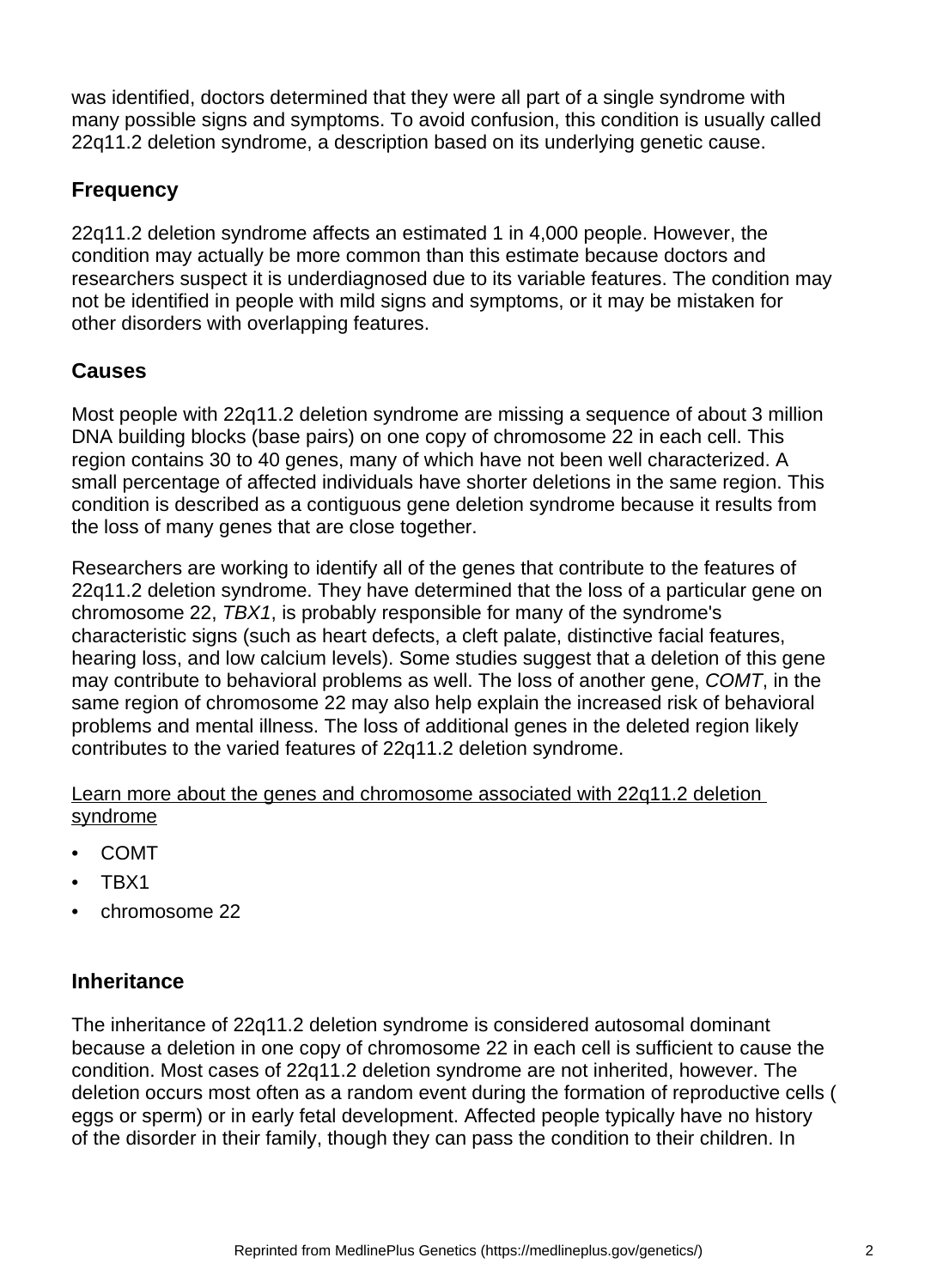about 10 percent of cases, a person with this condition inherits the deletion in chromosome 22 from a parent. In inherited cases, other family members may be affected as well.

# **Other Names for This Condition**

- 22q11.2DS
- Autosomal dominant Opitz G/BBB syndrome
- CATCH22
- Cayler cardiofacial syndrome
- Conotruncal anomaly face syndrome (CTAF)
- Deletion 22q11.2 syndrome
- DiGeorge syndrome
- Sedlackova syndrome
- Shprintzen syndrome
- VCFS
- Velo-cardio-facial syndrome
- Velocardiofacial syndrome

## **Additional Information & Resources**

#### Genetic Testing Information

- [Genetic Testing Registry: DiGeorge sequence](https://www.ncbi.nlm.nih.gov/gtr/conditions/C0012236/) (https://www.ncbi.nlm.nih.gov/gtr/con ditions/C0012236/)
- [Genetic Testing Registry: Opitz GBBB syndrome, type II](https://www.ncbi.nlm.nih.gov/gtr/conditions/C1801950/) (https://www.ncbi.nlm.nih.g ov/gtr/conditions/C1801950/)
- [Genetic Testing Registry: Shprintzen syndrome](https://www.ncbi.nlm.nih.gov/gtr/conditions/C0220704/) (https://www.ncbi.nlm.nih.gov/gtr/co nditions/C0220704/)

#### Genetic and Rare Diseases Information Center

• [22q11.2 deletion syndrome](https://rarediseases.info.nih.gov/diseases/10299/22q112-deletion-syndrome) (https://rarediseases.info.nih.gov/diseases/10299/22q11 2-deletion-syndrome)

#### Patient Support and Advocacy Resources

- [Disease InfoSearch](https://www.diseaseinfosearch.org/) (https://www.diseaseinfosearch.org/)
- [National Organization for Rare Disorders \(NORD\)](https://rarediseases.org/) (https://rarediseases.org/)

#### Research Studies from ClinicalTrials.gov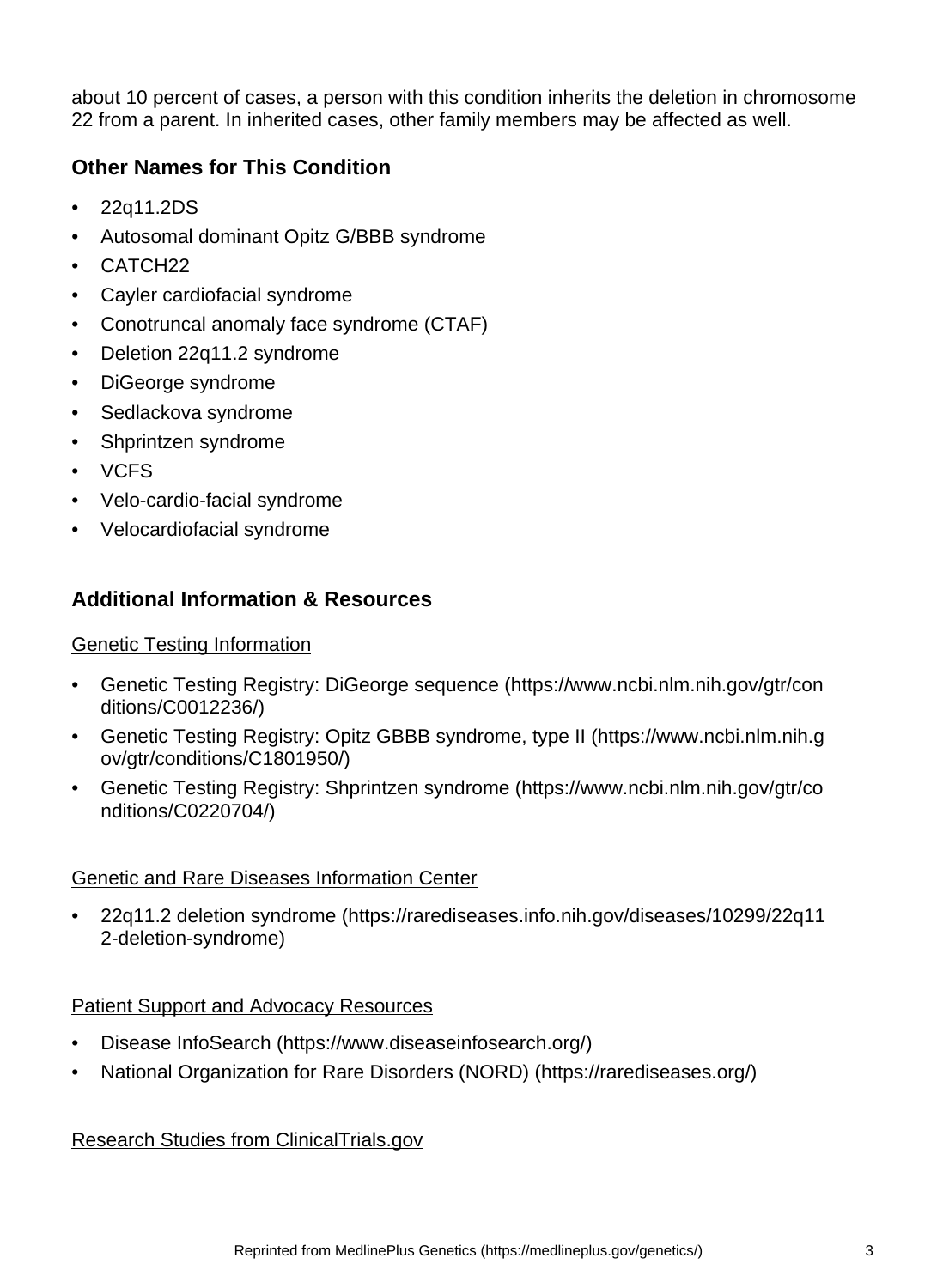• [ClinicalTrials.gov](https://clinicaltrials.gov/ct2/results?cond=%2222q11.2+deletion+syndrome%22) (https://clinicaltrials.gov/ct2/results?cond=%2222q11.2+deletion+s yndrome%22)

#### Catalog of Genes and Diseases from OMIM

- [DIGEORGE SYNDROME](https://omim.org/entry/188400) (https://omim.org/entry/188400)
- [OPITZ GBBB SYNDROME, TYPE II](https://omim.org/entry/145410) (https://omim.org/entry/145410)
- [VELOCARDIOFACIAL SYNDROME](https://omim.org/entry/192430) (https://omim.org/entry/192430)

#### Scientific Articles on PubMed

• [PubMed](https://pubmed.ncbi.nlm.nih.gov/?term=%2822q11.2+deletion+syndrome%5BMAJR%5D%29+AND+english%5Bla%5D+AND+human%5Bmh%5D+AND+%22last+720+days%22%5Bdp%5D) (https://pubmed.ncbi.nlm.nih.gov/?term=%2822q11.2+deletion+syndrome %5BMAJR%5D%29+AND+english%5Bla%5D+AND+human%5Bmh%5D+AND+%2 2last+720+days%22%5Bdp%5D)

### **References**

- Antshel KM, Kates WR, Roizen N, Fremont W, Shprintzen RJ. 22q11.2 deletionsyndrome: genetics, neuroanatomy and cognitive/behavioral features keywords.Child Neuropsychol. 2005 Feb;11(1):5-19. Review. [Citation on PubMed](https://pubmed.ncbi.nlm.nih.gov/15823980) (ht tps://pubmed.ncbi.nlm.nih.gov/15823980)
- Bassett AS, McDonald-McGinn DM, Devriendt K, Digilio MC, Goldenberg P, HabelA, Marino B, Oskarsdottir S, Philip N, Sullivan K, Swillen A, Vorstman J;International 22q11.2 Deletion Syndrome Consortium. Practical guidelines formanaging patients with 22q11.2 deletion syndrome. J Pediatr. 2011Aug;159(2):332-9.e1. doi: 10.1016/j. jpeds.2011.02.039. Epub 2011 May 12. [Citation on PubMed](https://pubmed.ncbi.nlm.nih.gov/21570089) (https://pubmed.ncbi.nl m.nih.gov/21570089) or [Free article on PubMed Central](https://www.ncbi.nlm.nih.gov/pmc/articles/PMC3197829/) (https://www.ncbi.nlm.nih.g ov/pmc/articles/PMC3197829/)
- Fine SE, Weissman A, Gerdes M, Pinto-Martin J, Zackai EH, McDonald-McGinn DM, Emanuel BS. Autism spectrum disorders and symptoms in children with molecularlyconfirmed 22q11.2 deletion syndrome. J Autism Dev Disord. 2005 Aug; 35(4):461-70. [Citation on PubMed](https://pubmed.ncbi.nlm.nih.gov/16134031) (https://pubmed.ncbi.nlm.nih.gov/16134031) or [Free article on PubMed Central](https://www.ncbi.nlm.nih.gov/pmc/articles/PMC2814423/) (https://www.ncbi.nlm.nih.gov/pmc/articles/PMC281 4423/)
- McDonald-McGinn DM, Gripp KW, Kirschner RE, Maisenbacher MK, Hustead V, Schauer GM, Keppler-Noreuil KM, Ciprero KL, Pasquariello P Jr, LaRossa D,Bartlett SP, Whitaker LA, Zackai EH. Craniosynostosis: another feature of the22q11.2 deletion syndrome. Am J Med Genet A. 2005 Aug 1;136A(4):358-62. [Citation on](https://pubmed.ncbi.nlm.nih.gov/16001439)  [PubMed](https://pubmed.ncbi.nlm.nih.gov/16001439) (https://pubmed.ncbi.nlm.nih.gov/16001439)
- McDonald-McGinn DM, Hain HS, Emanuel BS, Zackai EH. 22q11.2 Deletion Syndrome.1999 Sep 23 [updated 2020 Feb 27]. In: Adam MP, Mirzaa GM, Pagon RA, Wallace SE, Bean LJH, Gripp KW, Amemiya A, editors. GeneReviews® [ Internet]. Seattle (WA):University of Washington, Seattle; 1993-2022. Available